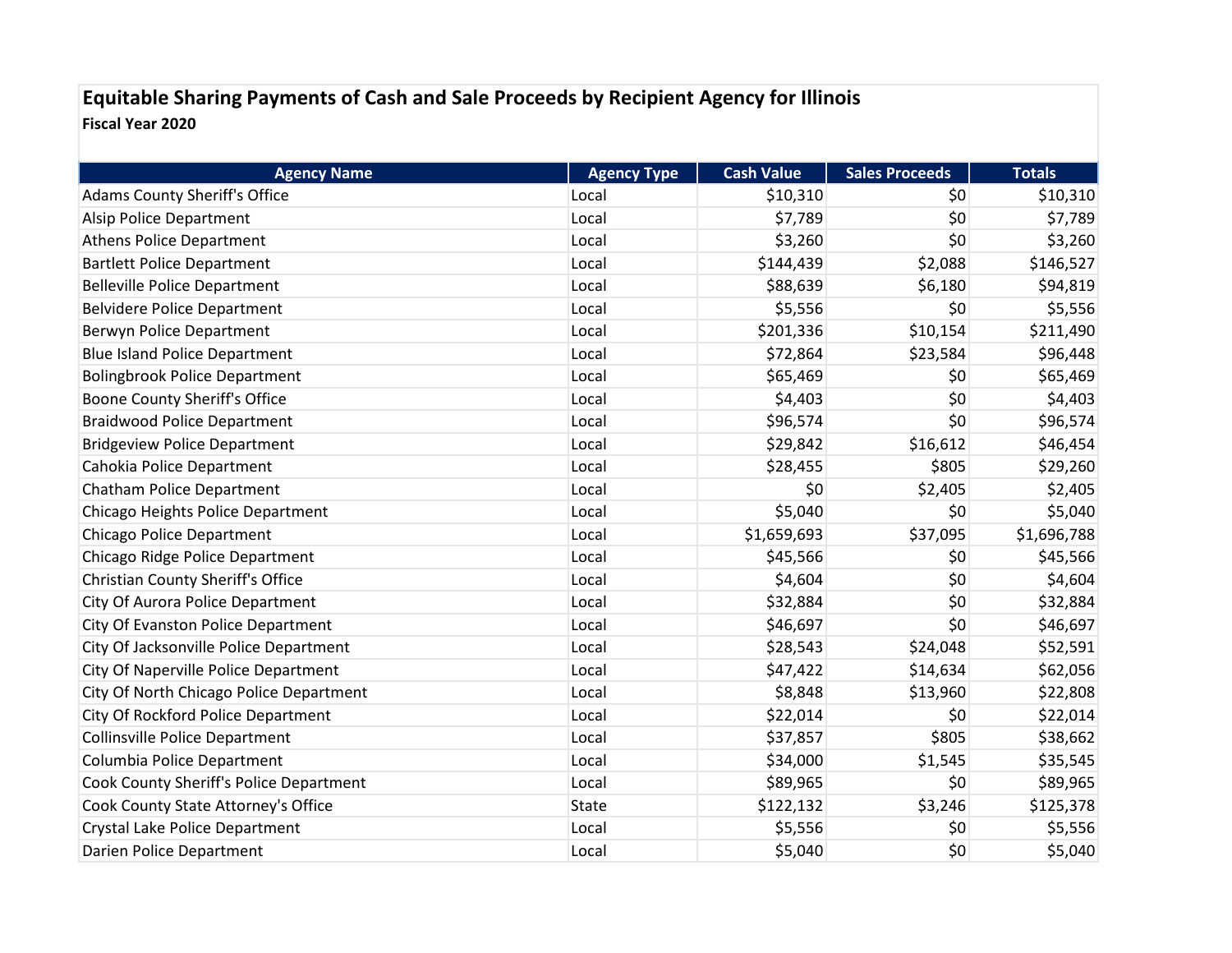| <b>Decatur Police Department</b>           | Local             | \$148,241 | \$0      | \$148,241 |
|--------------------------------------------|-------------------|-----------|----------|-----------|
| <b>Department Of Corrections</b>           | State             | \$95,734  | \$0      | \$95,734  |
| Des Plaines Police Department              | Local             | \$80,651  | \$11,709 | \$92,360  |
| Downers Grove Police Department            | Local             | \$128,997 | \$1,848  | \$130,845 |
| DuPage Metropolitan Enforcement Group      | <b>Task Force</b> | \$116,056 | \$0      | \$116,056 |
| East Moline Police Department              | Local             | \$4,762   | \$0      | \$4,762   |
| <b>Elgin Police Department</b>             | Local             | \$66,753  | \$11,709 | \$78,462  |
| <b>Elmhurst Police Department</b>          | Local             | \$106,611 | \$16,612 | \$123,223 |
| Evergreen Park Police Department           | Local             | \$72,690  | \$11,700 | \$84,390  |
| <b>Fairview Heights Police Department</b>  | Local             | \$29,787  | \$0      | \$29,787  |
| Forest Park Police Department              | Local             | \$10,597  | \$0      | \$10,597  |
| Franklin Park Police Department            | Local             | \$3,770   | \$0      | \$3,770   |
| <b>Galesburg Police Department</b>         | Local             | \$1,365   | \$0      | \$1,365   |
| Glen Carbon Police Department              | Local             | \$37,453  | \$0      | \$37,453  |
| Glen Ellyn Police Department               | Local             | \$147,774 | \$2,088  | \$149,862 |
| <b>Glendale Heights Police Department</b>  | Local             | \$18,487  | \$0      | \$18,487  |
| <b>Glenwood Police Department</b>          | Local             | \$5,040   | \$0      | \$5,040   |
| <b>Granite City Police Department</b>      | Local             | \$110,951 | \$1,545  | \$112,496 |
| <b>Hickory Hills Police Department</b>     | Local             | \$19,500  | \$0      | \$19,500  |
| <b>Justice Police Department</b>           | Local             | \$118,914 | \$0      | \$118,914 |
| Kane County Sheriff's Office               | Local             | \$50,107  | \$0      | \$50,107  |
| Lake County Sheriff's Office               | Local             | \$70,974  | \$0      | \$70,974  |
| Lansing Police Department                  | Local             | \$67,007  | \$16,612 | \$83,619  |
| Lebanon Police Department                  | Local             | \$49,408  | \$1,545  | \$50,953  |
| Lincoln Police Department                  | Local             | \$4,604   | \$0      | \$4,604   |
| Lockport Police Department                 | Local             | \$145,444 | \$2,088  | \$147,532 |
| Lombard Police Department                  | Local             | \$18,286  | \$0      | \$18,286  |
| <b>Madison County Sheriff's Department</b> | Local             | \$58,084  | \$1,545  | \$59,629  |
| <b>Marine Police Department</b>            | Local             | \$16,425  | \$0      | \$16,425  |
| <b>Matteson Police Department</b>          | Local             | \$74,033  | \$11,709 | \$85,742  |
| Maywood Police Department                  | Local             | \$5,928   | \$0      | \$5,928   |
| <b>McCook Police Department</b>            | Local             | \$144,439 | \$2,088  | \$146,527 |
| Menard County Sheriff's Department         | Local             | \$3,260   | \$0      | \$3,260   |
| Midlothian Police Department               | Local             | \$33,159  | \$11,709 | \$44,868  |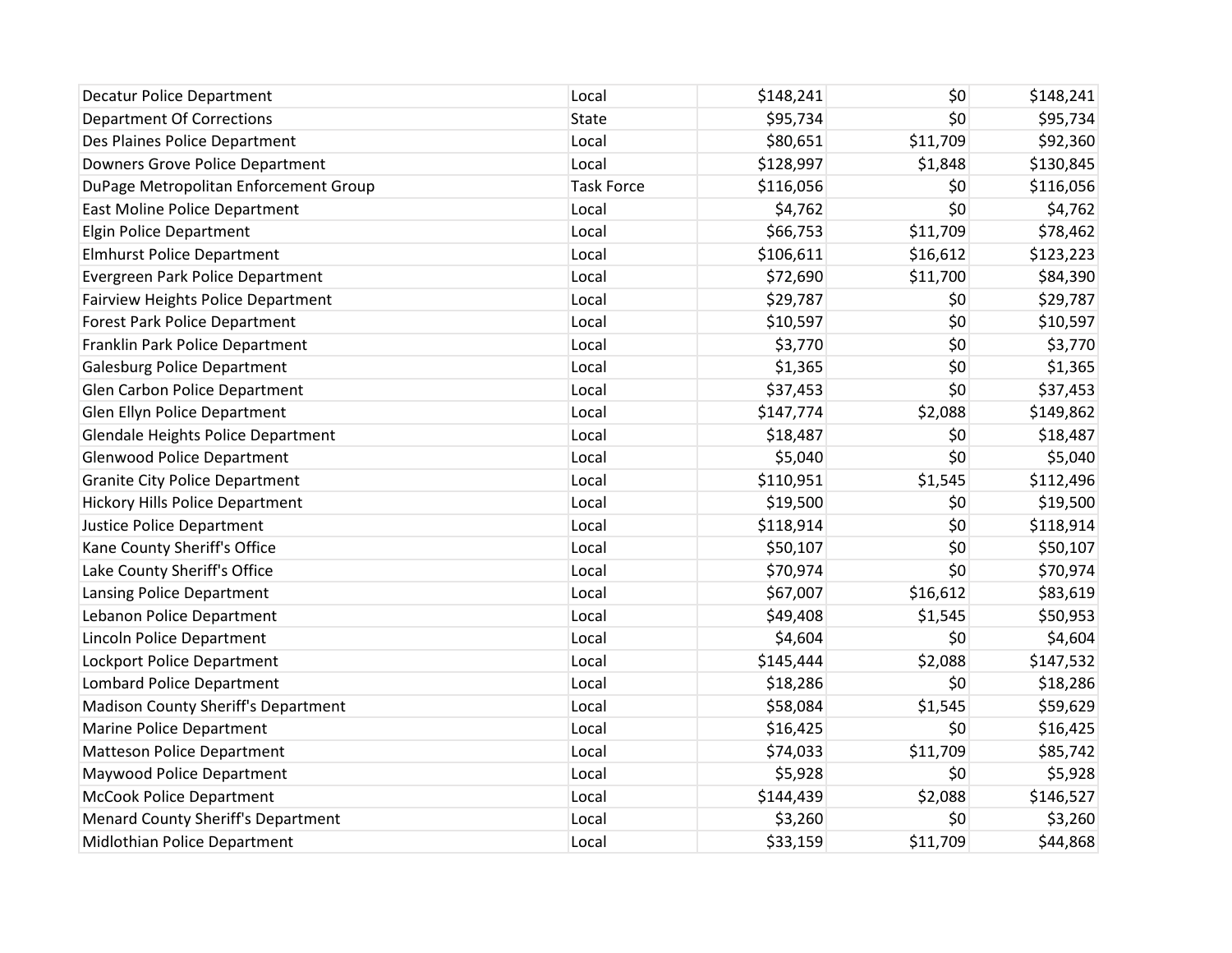| Monroe County Sheriff's Office                   | Local        | \$170,296 | \$1,545  | \$171,841 |
|--------------------------------------------------|--------------|-----------|----------|-----------|
| Morgan County Sheriff's Office                   | Local        | \$4,604   | \$0      | \$4,604   |
| Mount Prospect Police Department                 | Local        | \$0       | \$1,401  | \$1,401   |
| Mundelein Police Department                      | Local        | \$63,105  | \$3,555  | \$66,660  |
| Oak Park Police Department                       | Local        | \$63,738  | \$11,700 | \$75,438  |
| O'Fallon Police Department                       | Local        | \$74,399  | \$0      | \$74,399  |
| Office Of The Attorney General                   | <b>State</b> | \$8,060   | \$0      | \$8,060   |
| Oswego Police Department                         | Local        | \$0       | \$1,148  | \$1,148   |
| Palos Heights Police Department                  | Local        | \$82,292  | \$11,700 | \$93,992  |
| Pana Police Department                           | Local        | \$4,604   | \$0      | \$4,604   |
| Park Forest Police Department                    | Local        | \$7,800   | \$0      | \$7,800   |
| Peoria Police Department                         | Local        | \$169,292 | \$0      | \$169,292 |
| <b>Piatt County Sheriff's Office</b>             | Local        | \$7,319   | \$0      | \$7,319   |
| Plainfield Police Department                     | Local        | \$5,040   | \$12,534 | \$17,574  |
| Prospect Heights Police Department               | Local        | \$31,168  | \$0      | \$31,168  |
| <b>Quincy Police Department</b>                  | Local        | \$4,124   | \$0      | \$4,124   |
| Rock Island County Sheriff's Office              | Local        | \$4,762   | \$0      | \$4,762   |
| Rock Island County States Attorney's Office      | <b>State</b> | \$774     | \$0      | \$774     |
| Rock Island Police Department                    | Local        | \$4,762   | \$0      | \$4,762   |
| <b>Rolling Meadows Police Department</b>         | Local        | \$5,928   | \$0      | \$5,928   |
| Saint Clair County Sheriff's Department          | Local        | \$92,890  | \$1,545  | \$94,435  |
| Sangamon County Sheriff's Office                 | Local        | \$10,600  | \$36,124 | \$46,724  |
| Schiller Park Police Department                  | Local        | \$0       | \$7,800  | \$7,800   |
| <b>Shiloh Police Department</b>                  | Local        | \$73,956  | \$1,545  | \$75,501  |
| <b>Silvis Police Department</b>                  | Local        | \$146,414 | \$61,336 | \$207,750 |
| South Holland Police Department                  | Local        | \$82,674  | \$0      | \$82,674  |
| Southern Illinois University Edwardsville Police | Local        | \$3,283   | \$0      | \$3,283   |
| Springfield Police Department                    | Local        | \$64,579  | \$33,667 | \$98,246  |
| <b>State Police</b>                              | <b>State</b> | \$310,806 | \$4,348  | \$315,154 |
| <b>Streamwood Police Department</b>              | Local        | \$9,358   | \$0      | \$9,358   |
| <b>Taylorville Police Department</b>             | Local        | \$6,796   | \$0      | \$6,796   |
| <b>Thornton Police Department</b>                | Local        | \$1,353   | \$3,752  | \$5,105   |
| <b>Troy Police Department</b>                    | Local        | \$1,460   | \$0      | \$1,460   |
| Village Of Addison Police Department             | Local        | \$31,168  | \$0      | \$31,168  |